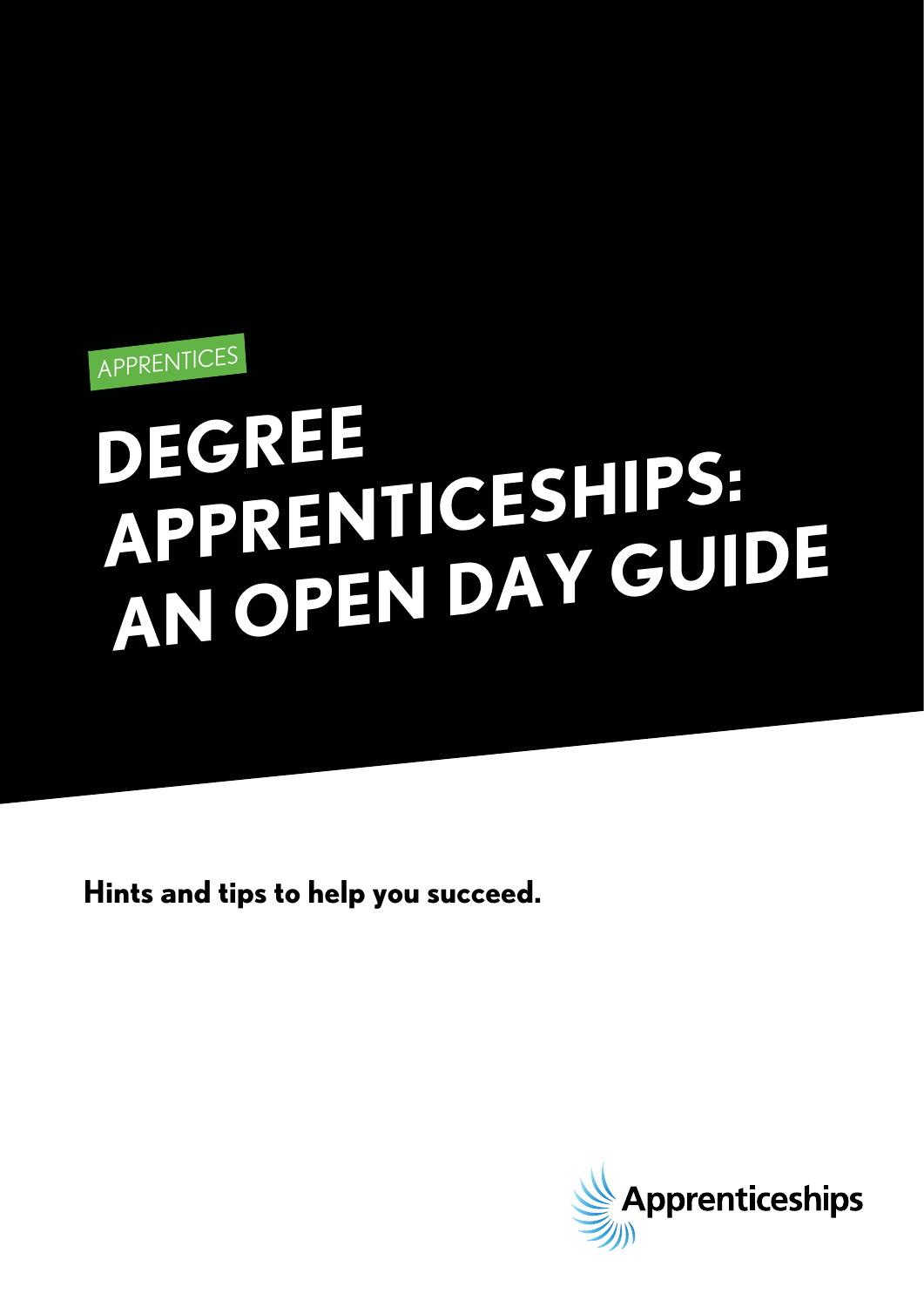# **Introduction**

Higher and degree apprenticeships combine work with study and offer offthe-job training in a higher education setting (such as university). Higher and degree apprenticeships are equivalent to a level 6 or 7 apprenticeship and lead to a bachelor's or master's degree.

Apprentices are employed throughout the programme and study part-time at an educational establishment. They take between 2 and 6 years to compete, depending on the course level.

Open days are a great way to learn more about degree apprenticeships. They are organised by educational establishments to give prospective students the chance to visit the facilities, meet course providers and talk to current students. They occur throughout the year, including weekends.

Open days provide the opportunity to:

- find out more about degree apprenticeship opportunities
- explore the training facilities
- ask questions directly to the course providers or current apprentices/students
- explore the local area

This guide covers some key things to ask and consider when attending a university open day.

# 1.Degree apprenticeship availability

Although degree apprenticeships are relatively new, many universities are either offering degree apprenticeships or working with employers to deliver opportunities in the future.

It's worth asking for more information about the current degree apprenticeships available as well as any upcoming opportunities to help with the decision making process.

# 2. Employers

Find out more about which employers the university is working with to deliver their degree apprenticeships. This will help the research and application process further down the line.

For example, employers can often bring the application deadline forward if they receive a surplus of applications, so it's helpful to find out more about the application opening date and the number of vacancies available.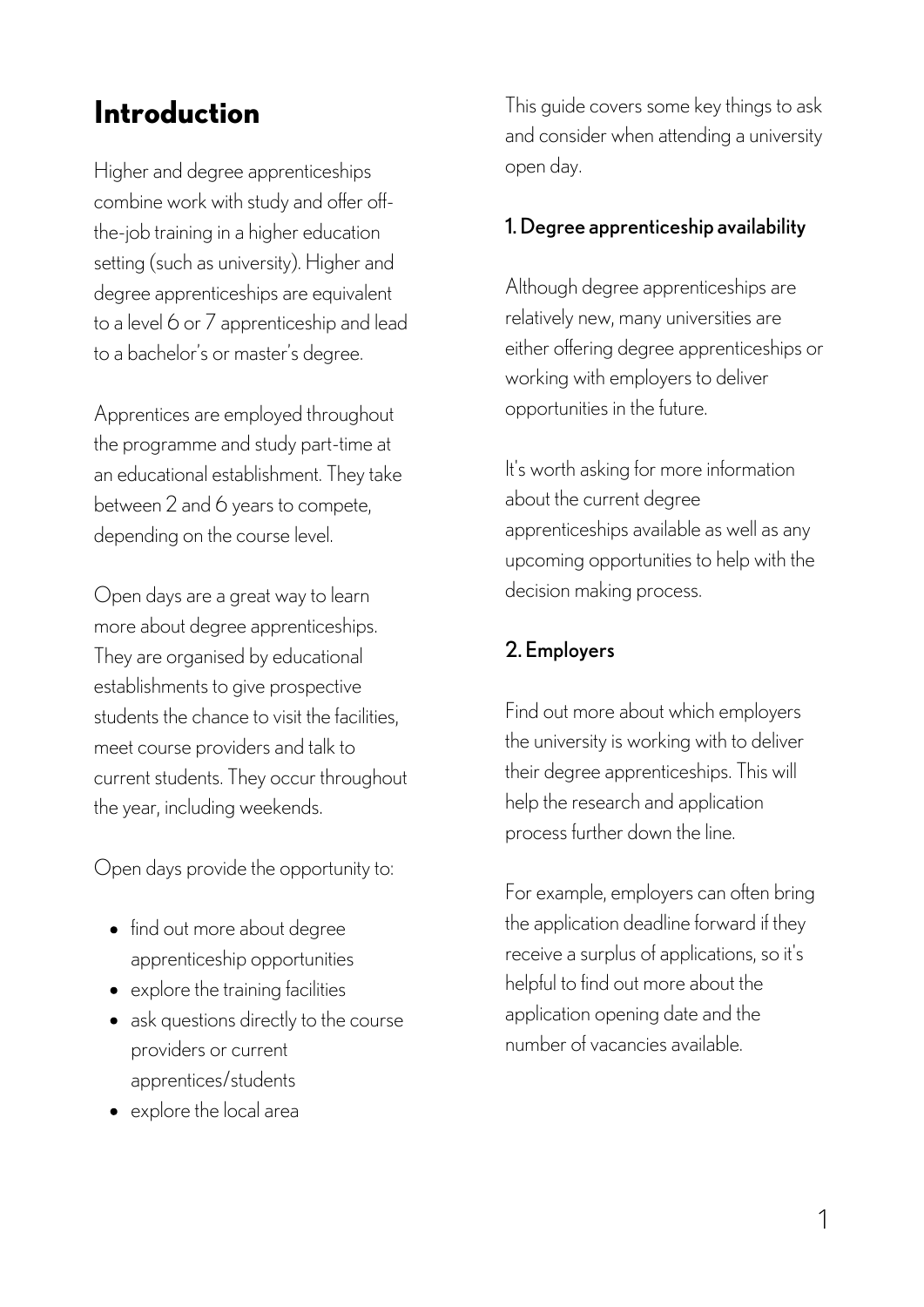# 3. The application process

The application process can often be complex for degree apprenticeships. It may include a formal application process with the employer as well submitting a personal statement to the university.

Asking for more information about the application process during an open day will provide a better understanding of what to expect.

### 4. Career service support

Some university career services offer degree apprenticeship applicants support with the recruitment process, so find out what support you can access before applying.

#### 5. Course delivery

Degree apprenticeship courses differ to full-time education which means they are delivered differently depending on the training provider and employer.

Course delivery could include a day release, online learning, block release or a blended learning approach.

An open day is the perfect opportunity to find out more about how the training will be delivered to ensure you apply for an opportunity that is right for you.

#### 6. Employer and provider contact

Consider how much contact the university has with the employer and the apprentice and how they manage those relationships.

Quality degree apprenticeships should offer regular contact to ensure they deliver the best possible results and experience.

#### 7. Current students/apprentices

Try to speak to current students and apprentices. This will provide first-hand insight into the application process, course delivery and more.

If there are no degree apprentices available to speak to, ask if there are any case studies available to view.